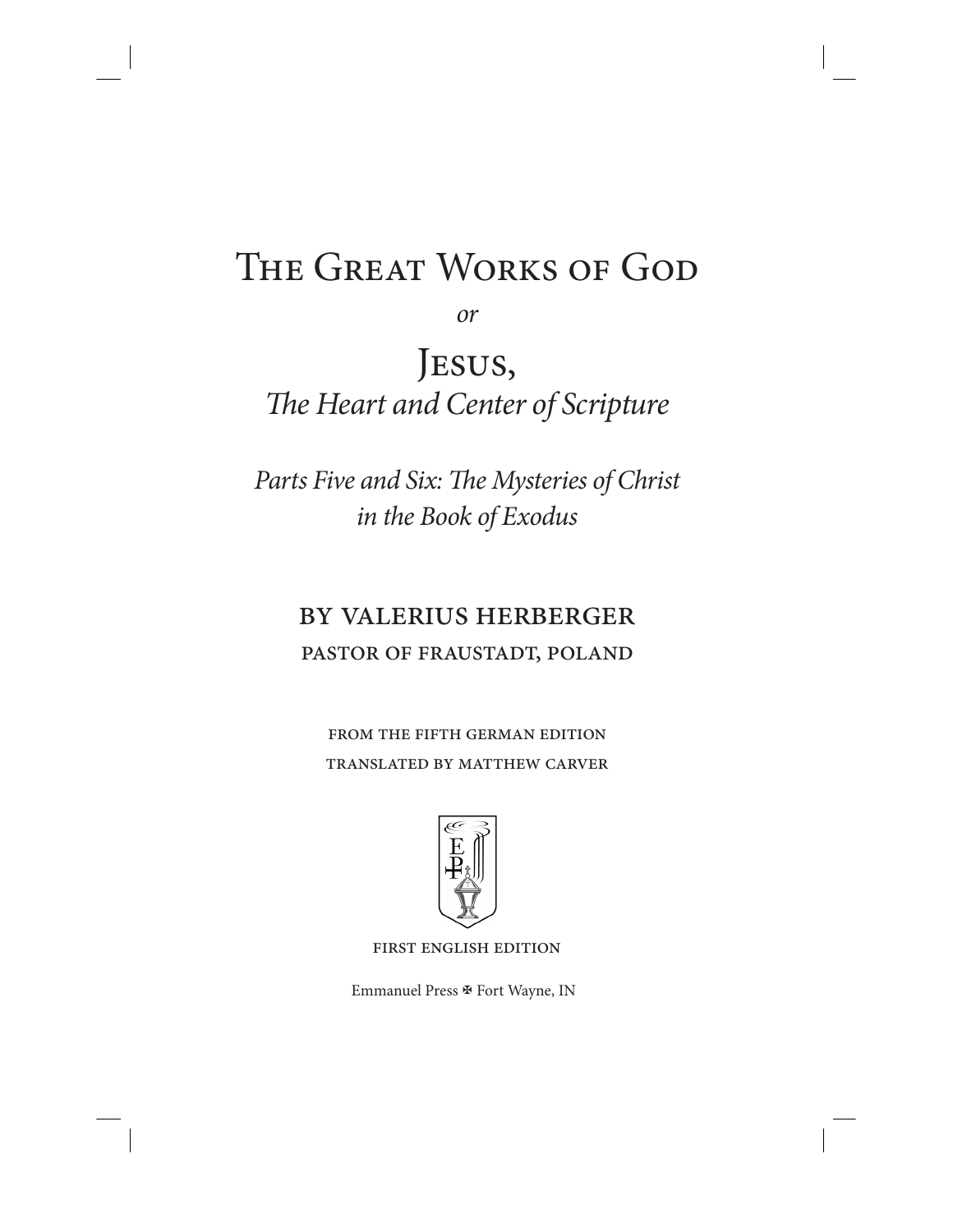Published by Emmanuel Press Fort Wayne, Indiana www.emmanuelpress.us emmanuelpress@gmail.com

English translation copyright © 2018 Matthew Carver

All rights reserved. No part of this publication may be reproduced, stored in a retrieval system, or transmitted, in any form or by any means, electronic, mechanical, photocopying, recording, or otherwise, without the prior written permission of Emmanuel Press.

Originally published as Magnalia Dei: de Jesu Christo, Scripturae nucleo et medullae, Fifth Edition: Gleditsch; Leipzig, 1700.

Cover artwork: The Egyptians Drown in the Sea by Gustave Doré (1832-1883). Reproduced with permission from The Doré Bible Illustrations [New York: Dover, 1974].

ISBN 978-1-934328-17-0

Manufactured in the United States of America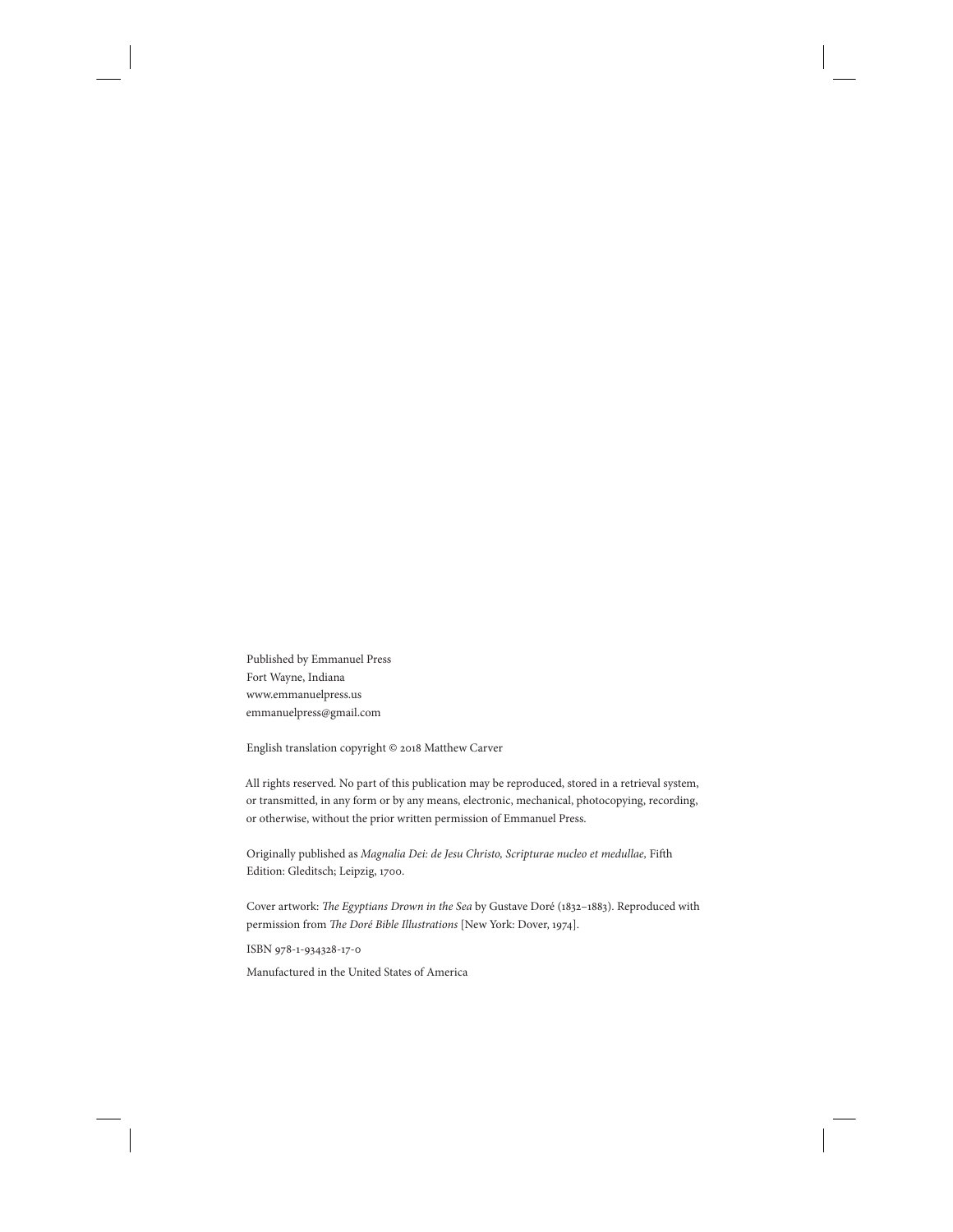## CONTENTS

v

| Patrons of this Translation          | X1X        |
|--------------------------------------|------------|
| Translator's Preface                 | XX1        |
| Bibliographic Abbreviations          | <b>XXV</b> |
| <b>Classical Abbreviations</b>       | XXV11      |
| Bibliography of Early Modern Sources |            |

#### **THE GREAT WORKS OF GOD**

| Dedication of Part Five (1606) |  |
|--------------------------------|--|
|--------------------------------|--|

## **PART FIVE (EXODUS 1–19)**

| Ι.   | JESUS is sought by Pharaoh, the cruel-hearted king                                                                                                                                                                                                               |    |
|------|------------------------------------------------------------------------------------------------------------------------------------------------------------------------------------------------------------------------------------------------------------------|----|
|      | of Egypt, among the sons of the Israelites, just as He<br>is sought by Herod among the children of the                                                                                                                                                           |    |
|      | Bethlehemites (Exod. 1:16, 22).                                                                                                                                                                                                                                  | 15 |
| II.  | JESUS is carried by Mary into Egypt as Moses is<br>carried by Miriam to the daughter of the king of Egypt.<br>Again, Jesus preserves all believers in the communion<br>of the Christian Church as He preserves Moses in the<br>ark of bulrushes (Exod. 2:3, 10). | 21 |
| III. | JESUS our Redeemer, like Moses, displays His<br>qualifications (Exod. $2:11[-12]$ ).                                                                                                                                                                             | 26 |
| IV.  | JESUS, with His heavenly Father and the Holy Spirit,<br>comes to the aid of the Israelites when they pray                                                                                                                                                        |    |
|      | (Exod. 2:24).                                                                                                                                                                                                                                                    | 34 |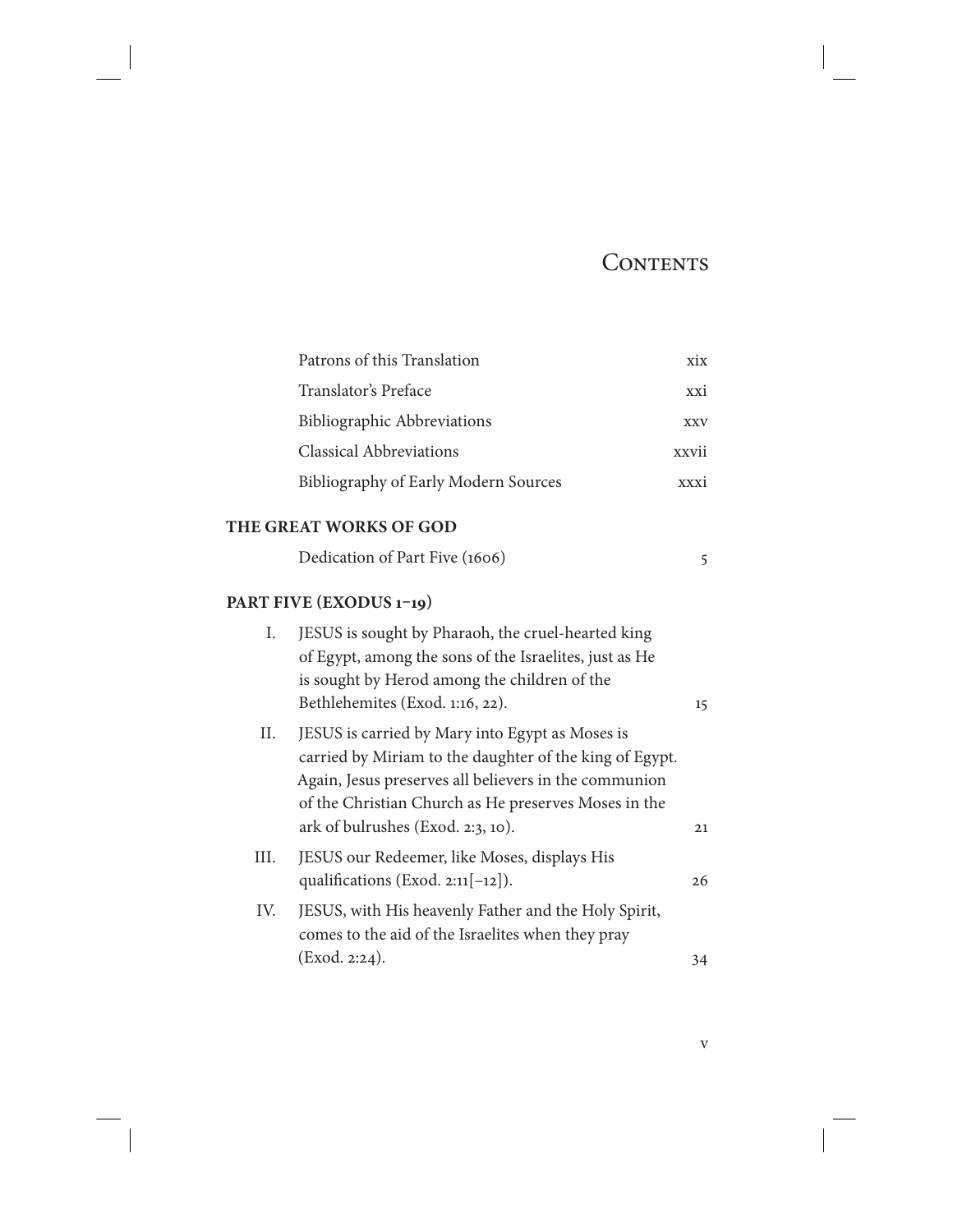| V.    | JESUS speaks with Moses from the burning bush                                                                                                                                                                                                                                                       |    |
|-------|-----------------------------------------------------------------------------------------------------------------------------------------------------------------------------------------------------------------------------------------------------------------------------------------------------|----|
|       | (Exod. 3:4).                                                                                                                                                                                                                                                                                        | 37 |
| VI.   | JESUS portrayed in Moses' burning bush (Exod. 3:2).                                                                                                                                                                                                                                                 | 42 |
| VII.  | JESUS says to worried Moses, "I will be with you"<br>(Exod. 3:12).                                                                                                                                                                                                                                  | 45 |
| VIII. | JESUS, in the presence of Moses, calls Himself "I Am<br>Who I Shall Be" (Exod. 3:14).                                                                                                                                                                                                               | 48 |
| IX.   | JESUS, "our LORD and God," which is forever the name<br>that He is to be called unto all generations (Exod. 3:15).                                                                                                                                                                                  | 51 |
| X.    | JESUS first addresses not the pharaoh of Egypt but the<br>Israelites, and thereby gives them to see the old, trust-<br>worthy, affectionate nature of His tender, faithful heart<br>(Exod. 3:16).                                                                                                   | 53 |
| XI.   | JESUS immediately shows in the first three signs which<br>He performs for Moses, by whom He will lead the<br>Israelites out of Egypt, how He will turn non-Christians<br>into faithful Christians and deliver all faithful hearts<br>from the spiritual misery of sin and death (Exod. 4:1-2). $58$ |    |
| XII.  | JESUS proves through Moses that there is another life<br>to await after this (Exod. 3:15; 4:5; Matt. 22:31).                                                                                                                                                                                        | 64 |
| XIII. | JESUS confers great honor on Abraham, Isaac, and<br>Jacob when God describes Himself as their God in His<br>honorific title (Exod. 3:16; 4:5).                                                                                                                                                      | 65 |
| XIV.  | JESUS created man's mouth; He will be Moses' mouth<br>and teach him what to say (Exod. 4:11-12).                                                                                                                                                                                                    | 66 |
| XV.   | JESUS is as eloquent as Aaron, able to help us when<br>Moses terrifies us with the heavy speech of the Law<br>(Exod. 4:14).                                                                                                                                                                         | 68 |
| XVI.  | JESUS' wrath is kindled against Moses, yet only the<br>wrath of a lamb, for He speaks kindly to him again and<br>causes us to see a sample of His most blessed loving-                                                                                                                              |    |
|       | kindness (Exod. 4:14).                                                                                                                                                                                                                                                                              | 70 |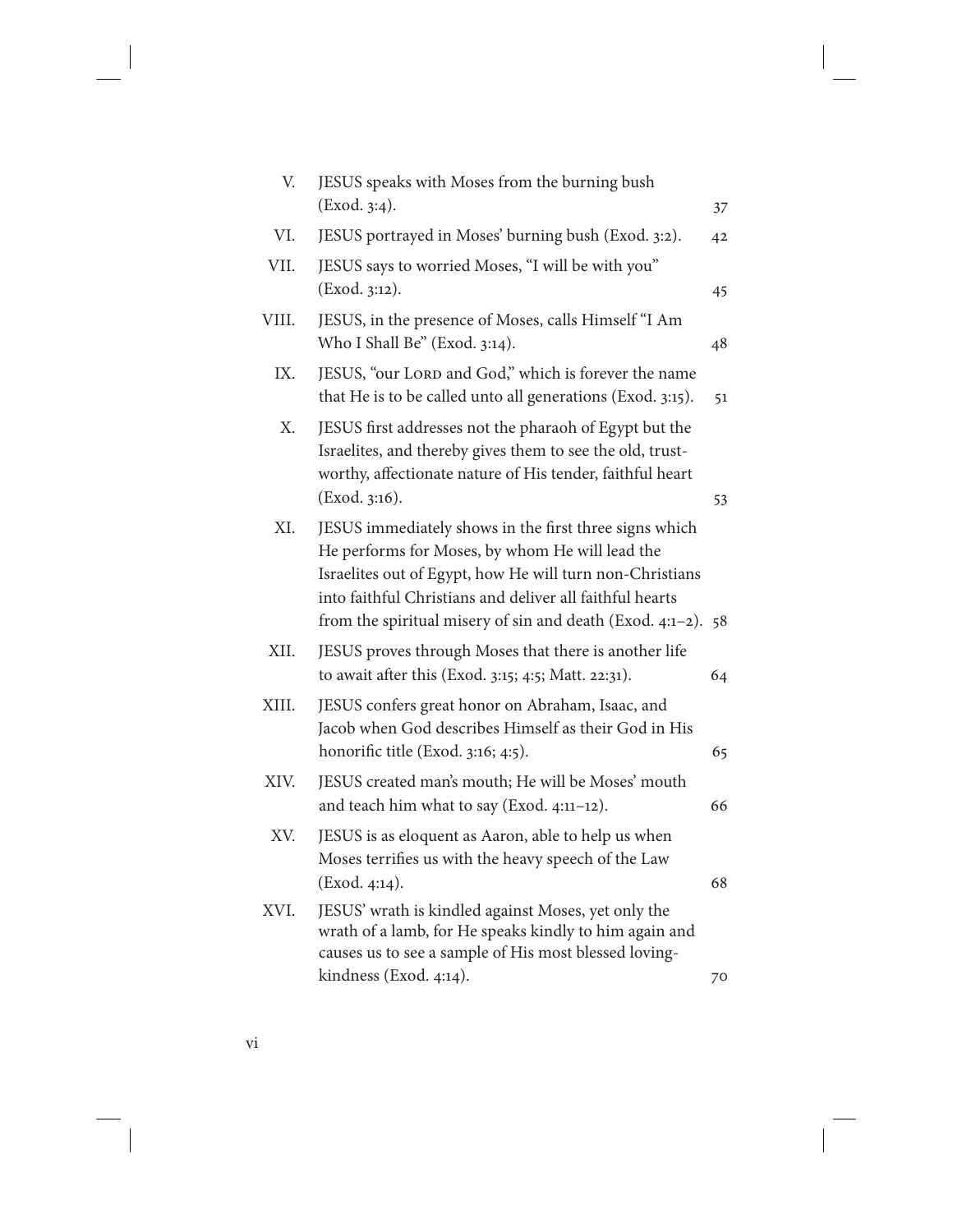| XVII.   | JESUS is very adept at the work for which Moses is<br>unfit (Exod. 4:13).                                                                                      | 74  |
|---------|----------------------------------------------------------------------------------------------------------------------------------------------------------------|-----|
| XVIII.  | JESUS comforts Moses in his secret anxieties<br>(Exod. 4:14, 18).                                                                                              | 75  |
| XIX.    | JESUS knows Pharaoh's hardened heart and threatens<br>to slay all the firstborn (Exod. 4:23).                                                                  | 79  |
| XX.     | JESUS, our bloody Husband, the choice Stone of our<br>salvation, gives us sharp, stone knives by which to<br>remove our uncleanness (Exod. 4:25).              | 82  |
| XXI.    | JESUS sends Moses' brother to meet him, and comforts<br>him after the sweat-bath in which he sat (Exod. 4:27).                                                 | 87  |
| XXI.    | JESUS has very little success with great, rich lords in<br>the world (Exod. $5:1-2$ ).                                                                         | 93  |
| XXI.    | JESUS does not help until things go from bad to worse;<br>but when He decides to help, Pharaoh and the whole<br>world must bend to His might (Exod. 5:15, 19). | 101 |
| XXIV.   | JESUS boasts of His name "LORD," and with His wonted<br>comfort quickens troubled Moses (Exod. 6:2-3).                                                         | 107 |
| XXV.    | JESUS identifies Himself as a kinsman of Aaron, Levi,<br>and the priesthood; for He is our King and High Priest<br>(Exod. 6:14, 16, 23, 26).                   | 114 |
| XXVI.   | JESUS is true, begotten God, not an appointed "God of<br>office" (Exod. 7:1).                                                                                  | 117 |
| XXVII.  | JESUS, together with His heavenly Father and the Holy<br>Spirit, is the Lord, the God of the Hebrews, who is able<br>to turn water into blood (Exod. 7:20).    | 125 |
| XXVIII. | JESUS, together with the heavenly Father and the Holy<br>Spirit, punishes Pharaoh with frogs (Exod. 8:2).                                                      | 130 |
| XXIX.   | JESUS plagues Pharaoh with lice through the Finger of<br>God (Exod. 8:16[-19]).                                                                                | 137 |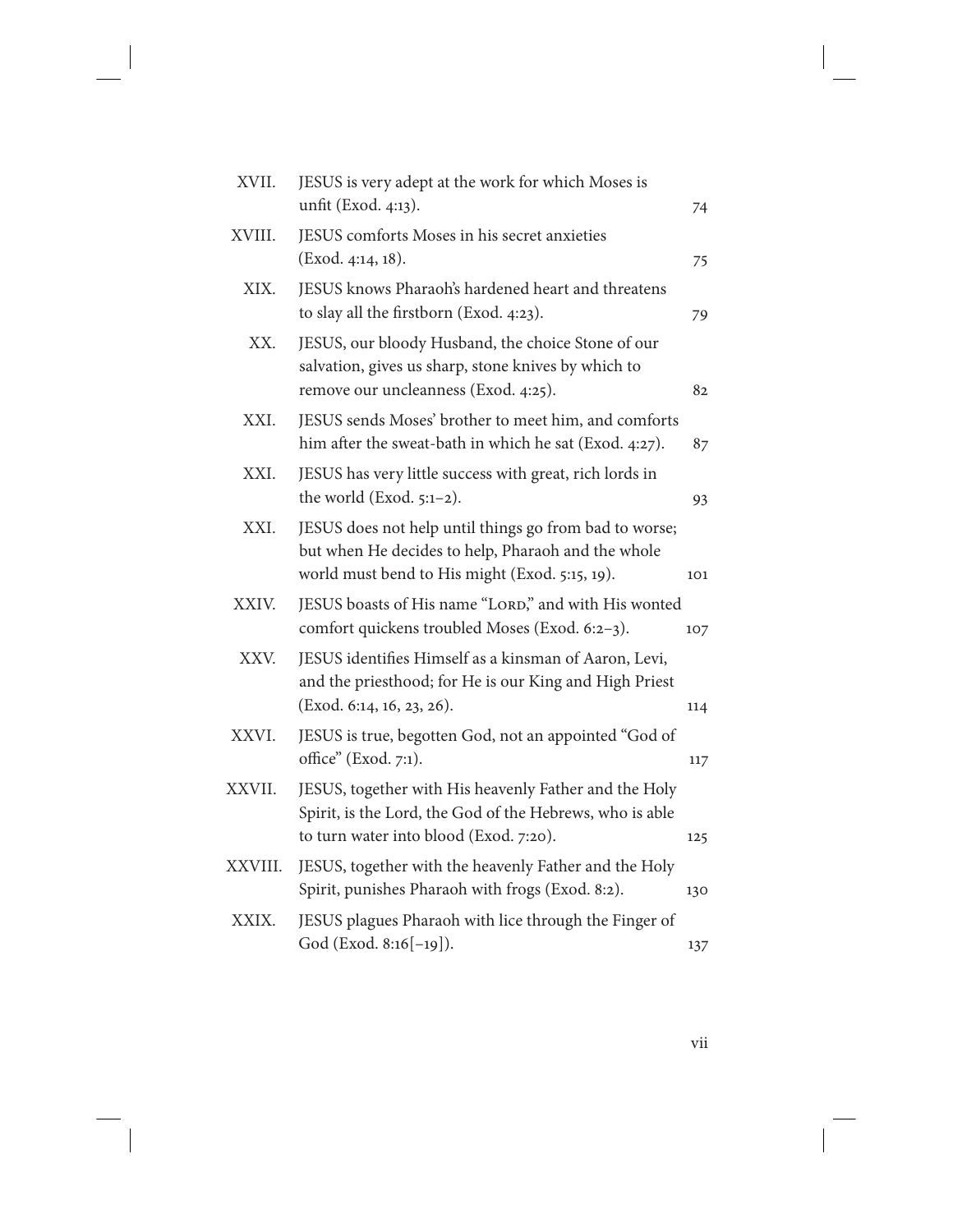| XXX.    | JESUS, the Lord in the midst of the earth, plagues<br>Pharaoh with a mixed swarm of various pestilent<br>vermin, and puts a redemption between the Israelites<br>and the Egyptians (Exod. 8:21-23).   | 142 |
|---------|-------------------------------------------------------------------------------------------------------------------------------------------------------------------------------------------------------|-----|
| XXXI.   | JESUS the Lord, the God of the Hebrews, punishes<br>Egypt with a plague upon the cattle and makes an<br>exception for the Israelites (Exod. 9:3-4).                                                   | 148 |
| XXXII.  | JESUS punishes Pharaoh and his livestock and all the<br>Egyptians with foul, black boils (Exod. 9:9).                                                                                                 | 153 |
| XXXIII. | JESUS punishes Egypt with an unprecedented storm<br>and spares the Israelites in the land of Goshen<br>(Exod. 9:15, 18, 26).                                                                          | 158 |
| XXXIV.  | JESUS plagues Pharaoh with grasshoppers, and therein<br>displays His omniscience, omnipotence, grace, and<br>truth (Exod. 10:4, 12).                                                                  | 163 |
| XXXV.   | JESUS punishes Pharaoh with three days of darkness thick<br>enough to be felt, and meanwhile allows the Israelites to<br>dwell in bright light (Exod. 10:22-23).                                      | 170 |
| XXXVI.  | JESUS has the power not only to give tenfold comfort<br>and help but also to give tenfold plague and punishment<br>(Exod. 11:1).                                                                      | 176 |
|         | XXXVII. JESUS, the LORD, passes through Egypt at midnight by<br>a strong angel of death, and strikes all the firstborn,<br>and prepares a great joy for His people (Exod. 12:12, 29). 182             |     |
|         | XXXVIII. JESUS, the perfect Passover Lamb (Exod. 12:3, 5, 8).                                                                                                                                         | 190 |
| XXXIX.  | JESUS is the powerful viaticum of every dying Christian,<br>of which he who avails himself in true faith may expect<br>a happy journey from all misery to eternal joy and<br>salvation (Exod. 12:36). | 209 |
| XL.     | JESUS is the Firstborn of all creation, and to Him all<br>first births have generally pointed (Exod. 13:2).                                                                                           | 215 |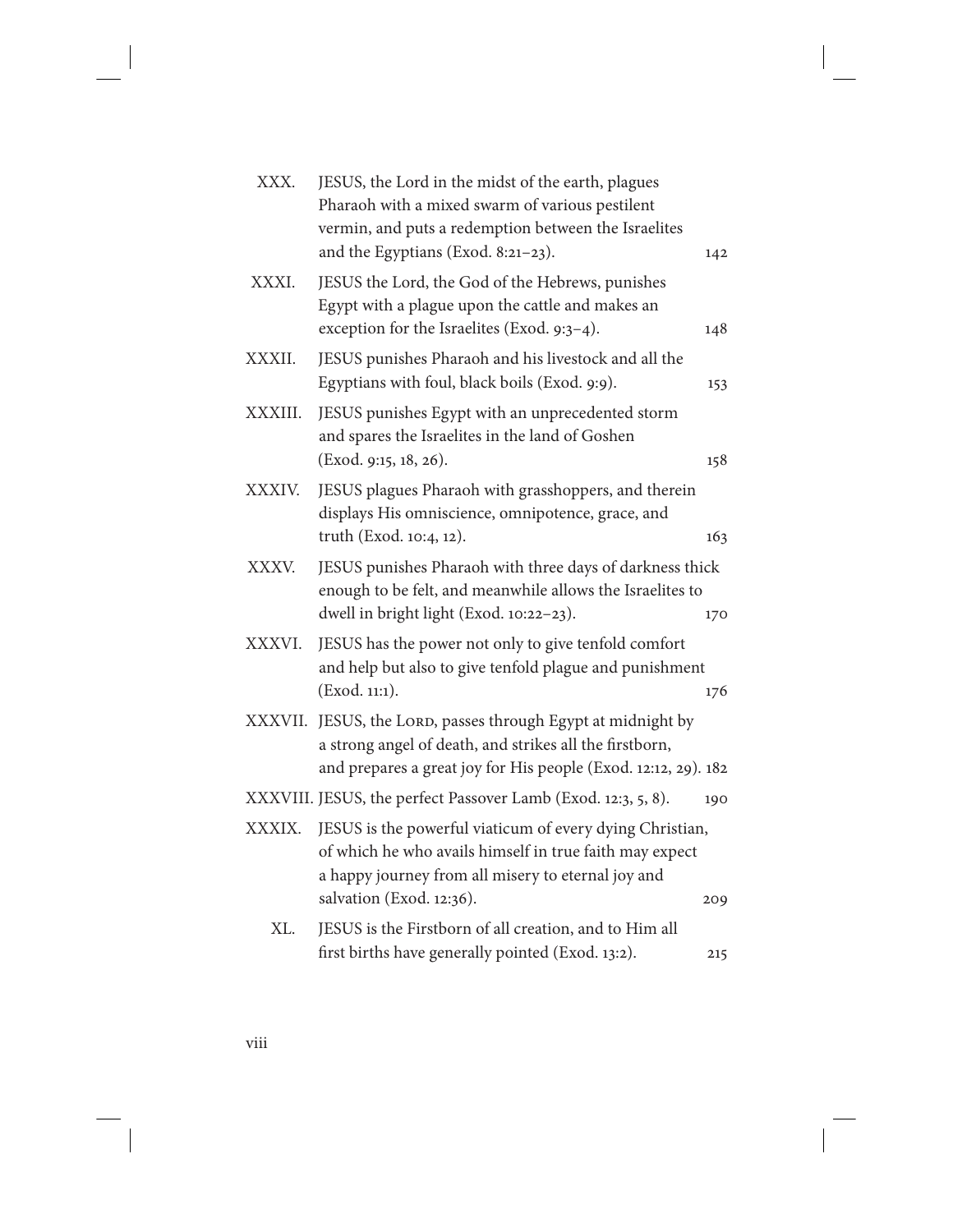| XLI.    | JESUS, the LORD, went before the Israelites in a pillar of<br>cloud by day and a pillar of fire by night (Exod. 13:21).                                                                                                                              | 218 |
|---------|------------------------------------------------------------------------------------------------------------------------------------------------------------------------------------------------------------------------------------------------------|-----|
| XLII.   | JESUS gets honor with His high hand and puts the idols<br>of Baal-Zephon to shame (Exod. 14:2-9).                                                                                                                                                    | 223 |
| XLIII.  | JESUS shows His salvation, His Yeshuah, or "the power<br>of His name," in our extreme need (Exod. 14:13).                                                                                                                                            | 226 |
| XLIV.   | JESUS says to Moses in his distress, "Why are you crying<br>to Me?"; for He knows the thoughts of Moses' heart<br>(Exod. 14:15).                                                                                                                     | 229 |
| XLV.    | JESUS is the Israelites' counselor and ours; if at His<br>advising we lift up the wondrous rod of His holy cross<br>in true faith, great wonders will occur (Exod. 14:15-16).                                                                        | 231 |
| XLVI.   | JESUS, the man of honor, will act as Lord and get honor<br>(Exod. 14:17).                                                                                                                                                                            | 233 |
| XLVII.  | JESUS, the Mediator, places Himself between Pharaoh<br>and the Israelites (Exod. 14:19-20).                                                                                                                                                          | 234 |
| XLVIII. | JESUS looks upon the host of the Egyptians through<br>His pillars of fire and cloud, and casts Pharaoh and<br>all his forces into the midst of the Red Sea<br>(Exod. 14:24-25).                                                                      | 236 |
| XLIX.   | JESUS, the LORD, helped Israel out of the hand of the<br>Egyptians dry-footed through the Red Sea, and still<br>helps all godly Christians today through the red sea of<br>Holy Baptism to the freedom of the children of God<br>(Exod. 14:29[-30]). | 239 |
| L.      | JESUS, the right hand of God, the great arm of the LORD,<br>does great wonders, as Moses testifies in the oldest song<br>in the Old Testament (Exod. 15:6).                                                                                          | 244 |
| LI.     | JESUS has a Miriam, or Mary, in the New Testament who<br>is also able to intone a joyful Magnificat, just as Miriam<br>intoned her hymn of praise (Exod. 15:20-21).                                                                                  | 249 |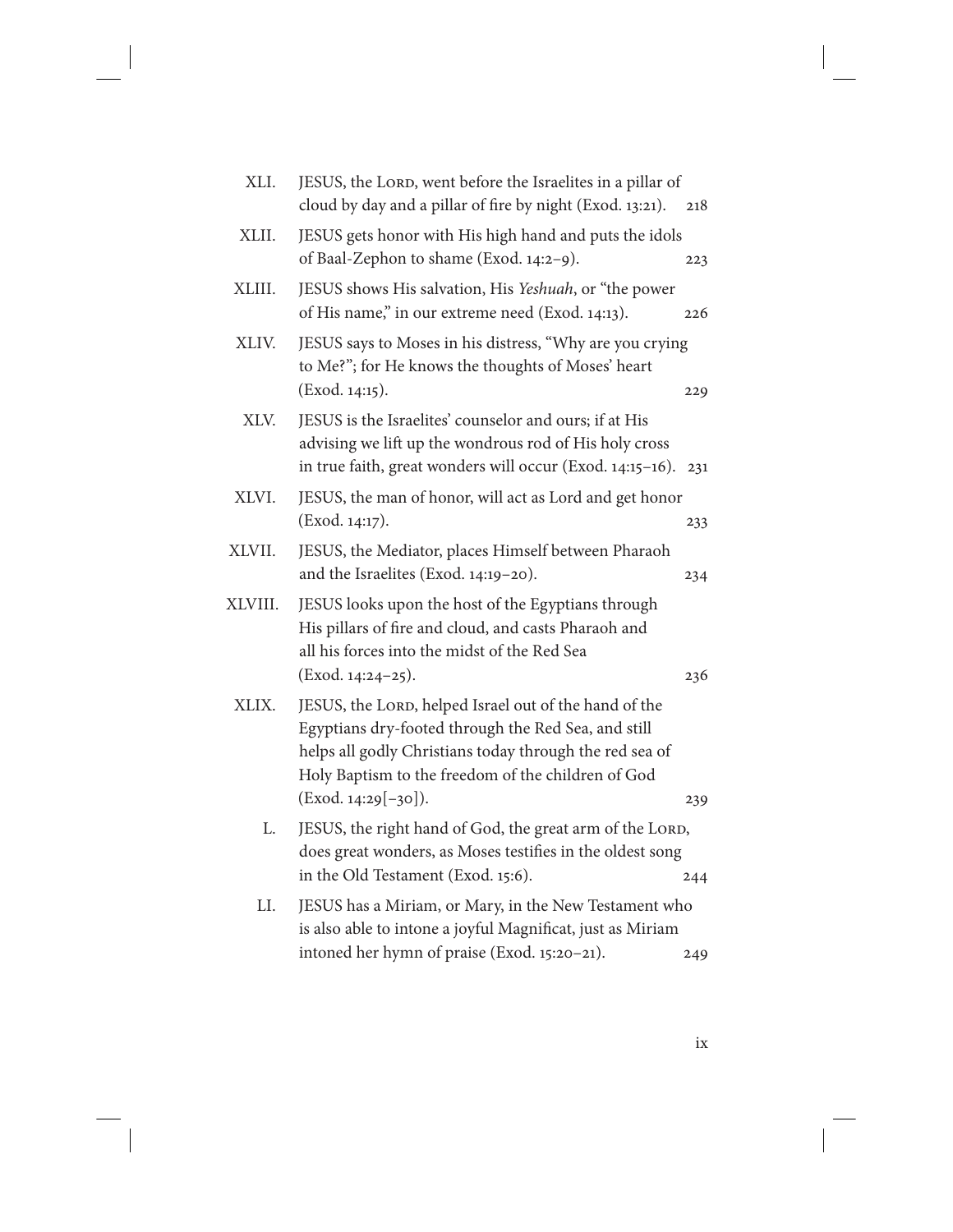| LII.   | JESUS alone can so sweeten the bitter water of our<br>misery by the power of the tree of His holy cross that<br>we do not despair (Exod. 15:25). | 252 |
|--------|--------------------------------------------------------------------------------------------------------------------------------------------------|-----|
| LIII.  | JESUS, the LORD, our Physician of body and soul<br>(Exod. 15:26).                                                                                | 258 |
| LIV.   | JESUS with His twelve wells and seventy palms-the<br>holy twelve apostles and seventy disciples (Exod. 15:27;<br>Mark 3:14; Luke 10:1).          | 264 |
| LV.    | JESUS, the glory of the LORD, hears the murmuring of<br>the Israelites against the LORD, His heavenly Father<br>(Exod. 16:7).                    | 270 |
| LVI.   | JESUS, with His heavenly Father and the Holy Spirit,<br>is the Israelites' kitchen-master for forty years in the<br>wilderness (Exod. 16:12-35). | 274 |
| LVII.  | JESUS, the mighty bread of heaven (Exod. 16:32).                                                                                                 | 277 |
| LVIII. | JESUS, the rock of our salvation, is struck in His Passion<br>and yields living water for our souls (Exod. 17:6).                                | 286 |
| LIX.   | JESUS is the foundation of our prayer; in His name we<br>Christians can pray for deliverance from all adversity<br>(Exod. 17:11-12).             | 293 |
| LX.    | JESUS, the altar of our heart, the Lord of our banner<br>and flag of victory (Exod. 17:15).                                                      | 296 |
| LXI.   | JESUS is also recognized and confessed by Jethro as the<br>Lord that delivered the Israelites, and greater than all<br>gods (Exod. 18:10-11).    | 300 |
|        |                                                                                                                                                  |     |

### **PART SIX (EXODUS 19–40)**

Dedication of Part Six (1607) 307 I. JESUS bears His believing Christians on eagles' wings, and recognizes every godly heart that obeys His voice and keeps His covenant as His own possession, His priestly kingdom, and His holy people (Exod. 19:4–6). 311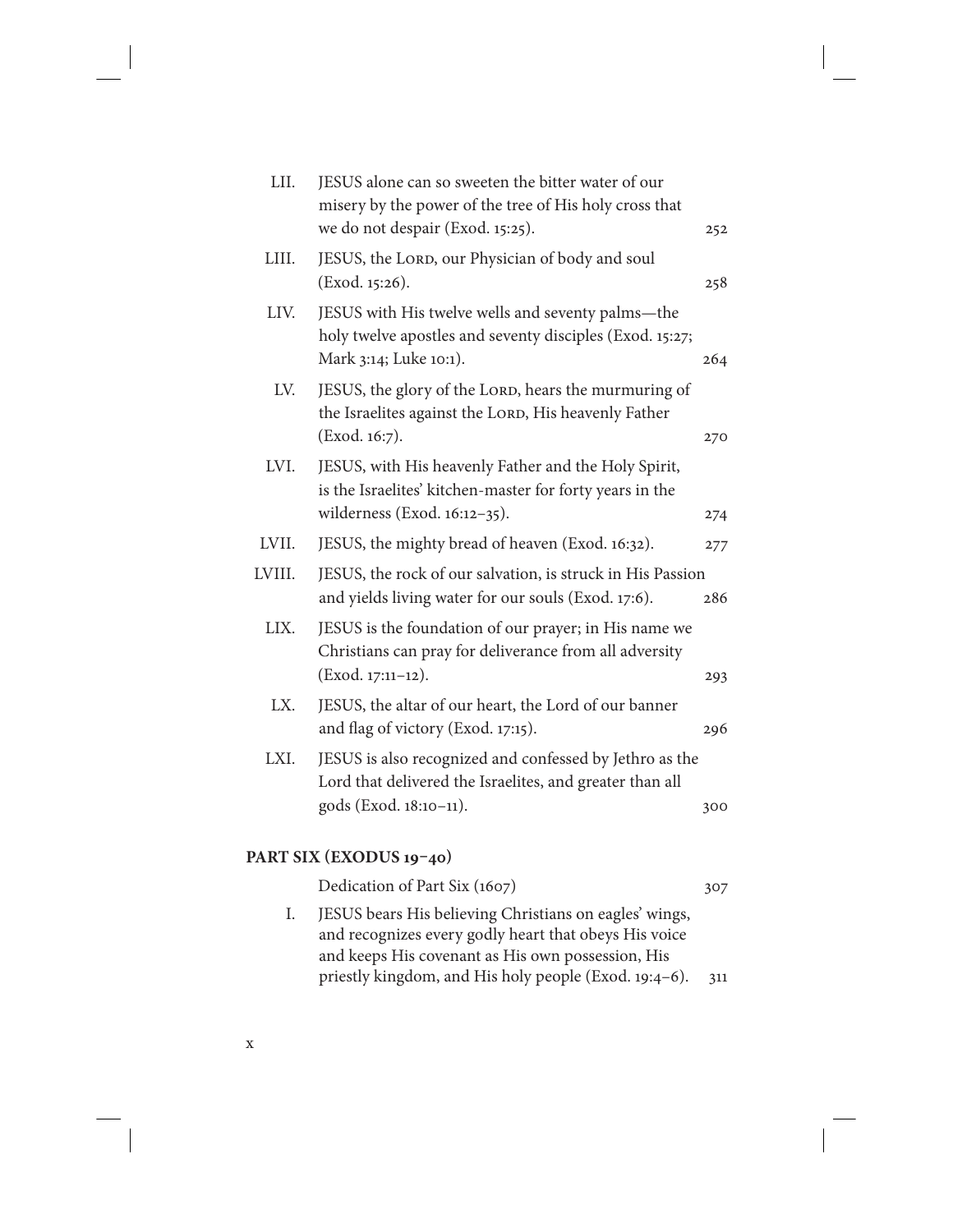| II.   | JESUS must sanctify us by His blood and spirit if we<br>are to begin to serve God according to the holy Ten<br>Commandments and please God in our works                    |     |
|-------|----------------------------------------------------------------------------------------------------------------------------------------------------------------------------|-----|
|       | (Exod. 19:10).                                                                                                                                                             | 320 |
| III.  | JESUS speaks the words when the holy Ten Command-<br>ments are given from Mount Sinai (Exod. 20:1-2).                                                                      | 327 |
| IV.   | JESUS, the Mediator of the new covenant, must comfort<br>us when the holy Ten Commandments have terrified us<br>(Exod. 20:18).                                             | 336 |
| V.    | JESUS, our Savior, is depicted both by the altar and by<br>the sacrifice which is appointed for all things<br>(Exod. 20:24).                                               | 343 |
| VI.   | JESUS will come to us in that place where He institutes<br>the remembrance of His name (Exod. 20:24).                                                                      | 348 |
| VII.  | JESUS confirms that the Hebrew servant with the pierced<br>ears signifies Himself (Exod. 21:6).                                                                            | 349 |
| VIII. | JESUS is to be born of a woman, and purely for sake of<br>this mother, who would carry Jesus under her heart, all<br>mankind is honored with a special grace (Exod. 21:7). | 355 |
| IX.   | JESUS CHRIST'S blood makes the blood of all men so<br>valuable that God gives it the same attention (Exod. 21:12). 358                                                     |     |
| X.    | JESUS CHRIST'S wounds are the safe place which God<br>has appointed for repentant hearts (Exod. 21:13).                                                                    | 360 |
| XI.   | JESUS has a father's and mother's heart for the Jews; yet<br>because they killed and slandered Him, they must be                                                           |     |
|       | put to death (Exod. 21:15-17).                                                                                                                                             | 365 |
| XII.  | JESUS must suffer that the righteousness of God may<br>suffice (Exod. 21:16-18).                                                                                           | 367 |
| XIII. | JESUS CHRIST'S blood makes the blood of man so<br>precious that it must be avenged even upon senseless<br>beasts (Exod. 21:28).                                            | 369 |
|       |                                                                                                                                                                            |     |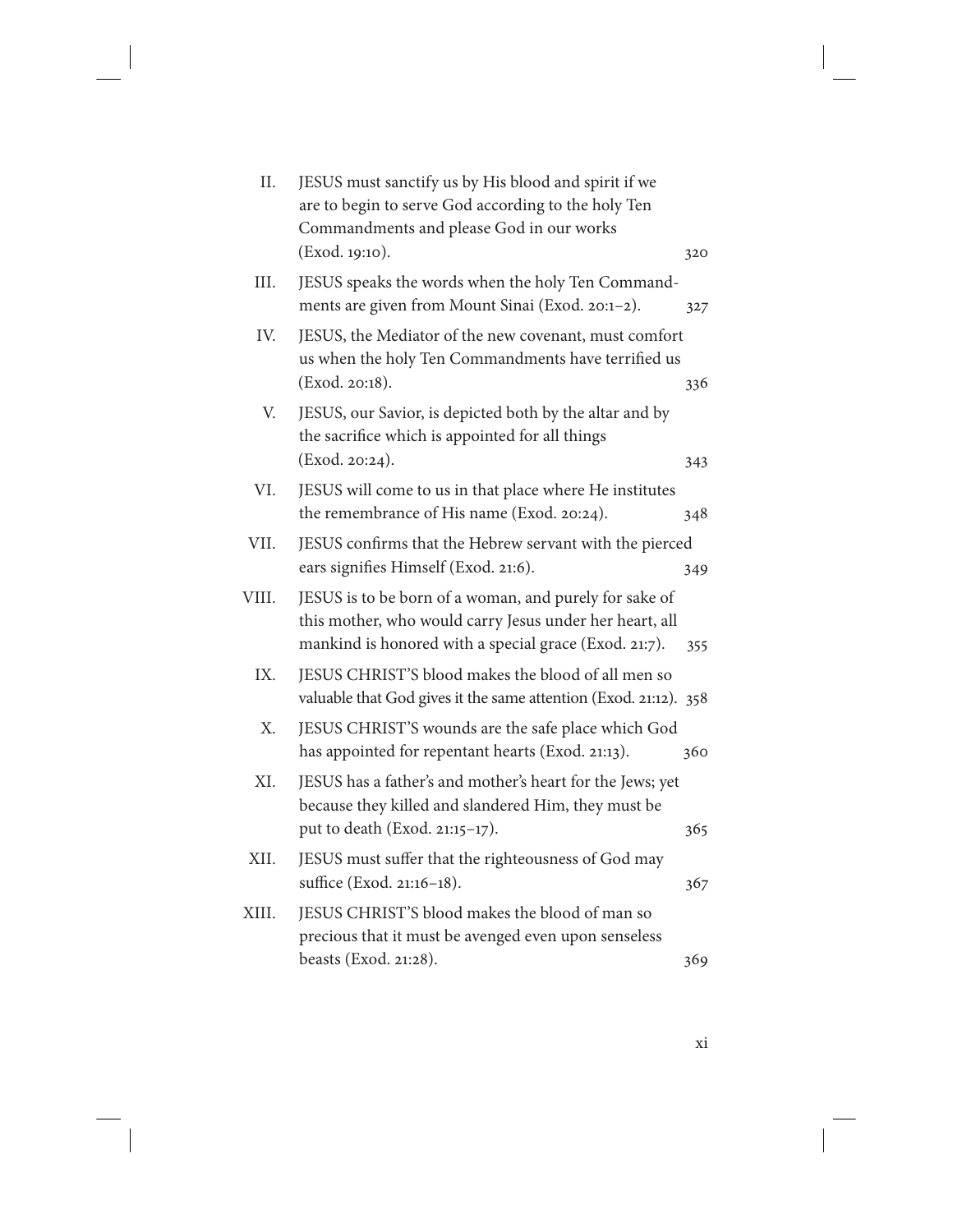| XIV.   | JESUS is valued at thirty pieces of silver after the image<br>of the servant whom the oxen gored (Exod. 21:32).                                                                                                                                   | 370 |
|--------|---------------------------------------------------------------------------------------------------------------------------------------------------------------------------------------------------------------------------------------------------|-----|
| XV.    | JESUS is not merely a God of office, like other rulers<br>who are also called gods, but the true God and eternal<br>life (Exod. 22:1ff).                                                                                                          | 373 |
| XVI.   | JESUS is carefully depicted in every sacrifice of the Old<br>Testament priesthood, for which reason the people are<br>forbidden to delay in offering them their revenue<br>(Exod. 22:29).                                                         | 379 |
| XVII.  | JESUS is depicted by firstborn sons in the Old Testament<br>(Exod. 22:29).                                                                                                                                                                        | 381 |
| XVIII. | JESUS, by His blood and spirit, makes us holy people<br>unto God (Exod. 22:31).                                                                                                                                                                   | 382 |
| XIX.   | JESUS shall be a just judge; all those who practice law<br>must therefore take heed to themselves, that they may<br>stand before Him (Exod. 23:1).                                                                                                | 383 |
| XX.    | JESUS suffered and prayed for us, His enemies; to His<br>glory we also should not do any evil to our enemies<br>(Exod. 23:4).                                                                                                                     | 384 |
| XXI.   | JESUS was a stranger; for the sake of this single stranger,<br>no stranger in the world is to be mistreated<br>(Exod. 23:9).                                                                                                                      | 386 |
| XXII.  | JESUS, the true God, labored six days in the week of<br>His Passion, and rested on the seventh; to His glory we<br>should be willing not only to work hard, but also to<br>spend our rest and holidays in a praiseworthy manner<br>(Exod. 23:12). | 387 |
| XXIII. | JESUS is the Firstborn from the dead; the Firstfruits of<br>God's acre (Exod. 23:19).                                                                                                                                                             | 393 |
| XXIV.  | JESUS was not to bleed or suffer before the eighth day<br>(Exod. 23:19).                                                                                                                                                                          | 398 |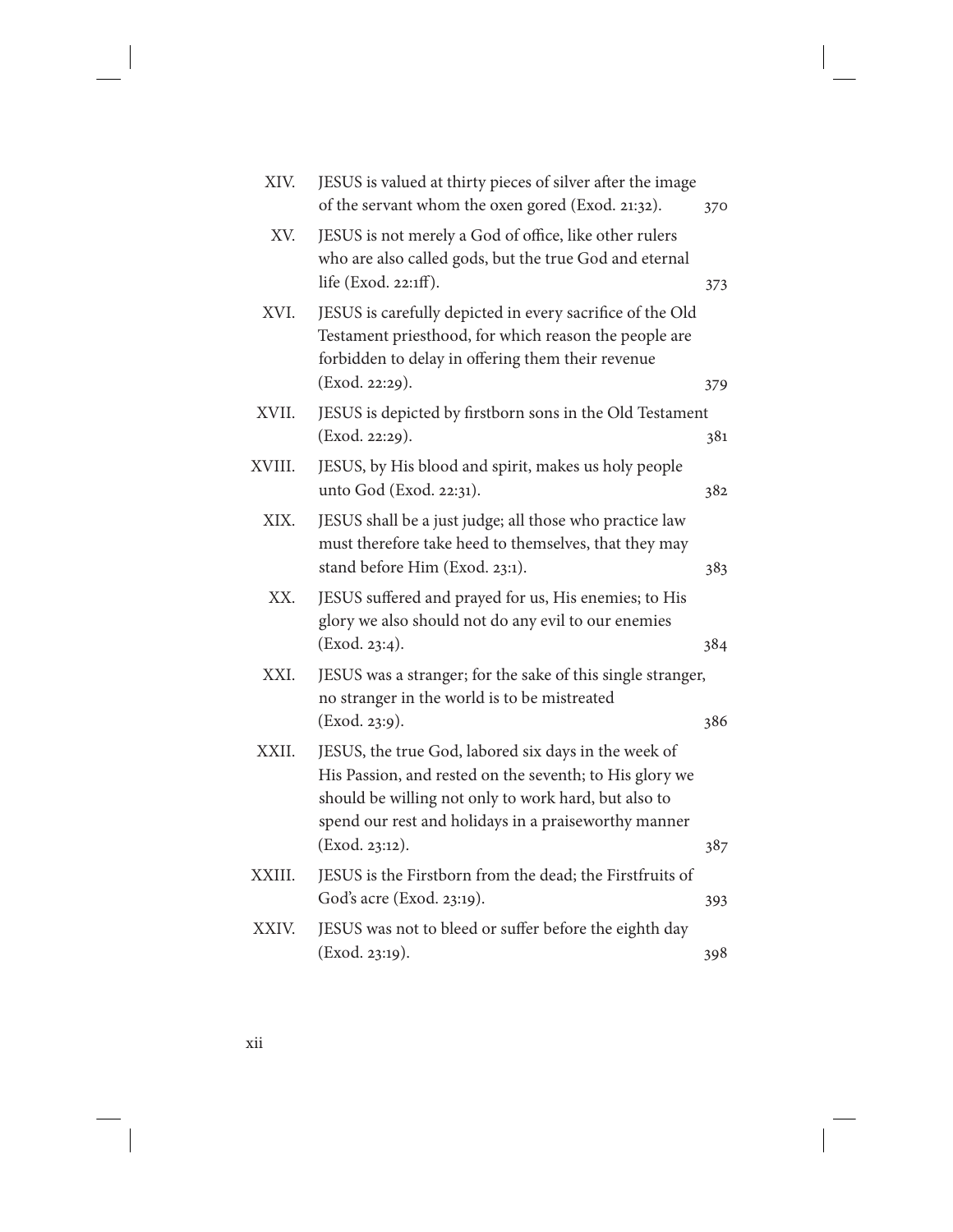| XXV.    | JESUS is the Israelites' Guardian Angel, of whom it is<br>said, "My name is in Him" (Exod. 23:20-21).                                                                                                                                                                                    | 399 |
|---------|------------------------------------------------------------------------------------------------------------------------------------------------------------------------------------------------------------------------------------------------------------------------------------------|-----|
| XXVI.   | JESUS, the Mediator of the New Testament prefigured by<br>Moses, the mediator of the Old Testament (Exod. 24:1-2).                                                                                                                                                                       | 402 |
| XXVII.  | JESUS CHRIST'S blood is the blood of the testament<br>(Exod. 24:8).                                                                                                                                                                                                                      | 404 |
| XXVIII. | JESUS shows His feet to the chief officers of Israel<br>(Exod. 24:10).                                                                                                                                                                                                                   | 406 |
| XXIX.   | JESUS fasted forty days and forty nights just like Moses<br>(Exod. 24:18).                                                                                                                                                                                                               | 408 |
| XXX.    | JESUS delights to dwell among the Israelites in the<br>sanctuary, as well as among us-indeed, in our hearts,<br>wherever the Gospel is preached (Exod. 25:8).                                                                                                                            | 410 |
| XXXI.   | JESUS, the pure, golden mercy seat of the Church, which<br>overlies, adorns, and covers the wooden (that is, earthly)<br>arks of our hearts with blood as costly as gold, so that His<br>eternal Father is pleased to make an everlasting covenant<br>of peace with us (Exod. 25:10-17). | 415 |
| XXXII.  | JESUS, the worthy Church's blessed showbread and<br>memorial bread, who is laid before us on the table of the<br>Holy Gospel and the most worthy Sacraments for the<br>feeding of our souls (Exod. 25:23-30).                                                                            | 433 |
| XXXIII. | JESUS, the lampstand of gold in the sanctuary of His<br>Church and of our hearts, with the ever-burning light of<br>His consolation (Exod. 25:31).                                                                                                                                       | 444 |
| XXXIV.  | JESUS builds and inhabits the holy Christian Church,<br>just as He did the tabernacle among the Israelites long<br>ago (Exod. 26:1; 27:9).                                                                                                                                               | 449 |
| XXXV.   | JESUS, our altar and offering, depicted in the altar of<br>burnt offering (Exod. 27:1).                                                                                                                                                                                                  | 456 |

xiii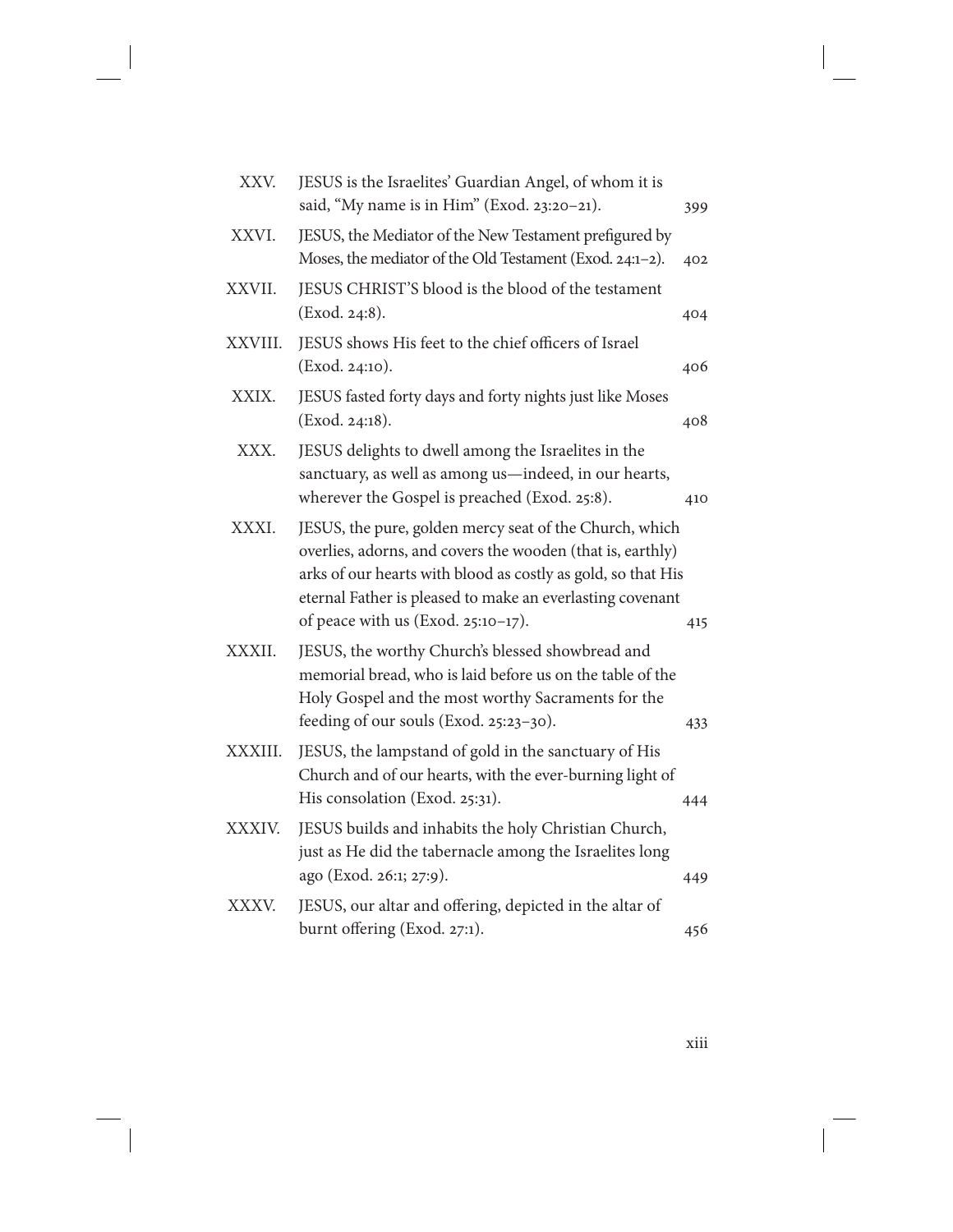| XXXVI.  | JESUS, the beaten olive tree, fills our hearts with the<br>beautiful light of the knowledge of His love, of the<br>heavenly Father's mercy, and of the Holy Spirit's comfort<br>through His most holy blood, as through the excellent<br>oil of the Samaritan (Exod. 27:20).                                | 460 |
|---------|-------------------------------------------------------------------------------------------------------------------------------------------------------------------------------------------------------------------------------------------------------------------------------------------------------------|-----|
| XXXVII. | JESUS, the faithful High Priest of the new covenant,<br>depicted in Aaron's priestly garments (Exod. 28:1-2).                                                                                                                                                                                               | 462 |
|         | XXXVIII. JESUS, like Moses, is publicly called, consecrated,<br>anointed, and confirmed in His priestly office under<br>the open heavens at the Jordan River (Exod. 29:1-4).                                                                                                                                | 472 |
| XXXIX.  | JESUS is depicted in the three sacrifices which must be<br>made at the consecration of priests, namely, the sin<br>offering, burnt offering, and wave or thank offering<br>(Exod. 29:10, 15, 19).                                                                                                           | 483 |
| XL.     | JESUS is the altar of the new covenant (Exod. 29:36).                                                                                                                                                                                                                                                       | 489 |
| XLI.    | JESUS, depicted in the two lambs which had to be<br>slaughtered each day for a burnt offering (Exod. 29:38).                                                                                                                                                                                                | 491 |
| XLII.   | JESUS lavishes grace on His blessed Church, as seen in<br>the image of the tent of institution (Exod. 29:42).                                                                                                                                                                                               | 494 |
| XLIII.  | JESUS, the holy altar of incense on which all Christians<br>place the censer of their heart if they wish to pray and<br>be heard (Exod. 30:1).                                                                                                                                                              | 497 |
| XLIV.   | JESUS redeems us with the atonement coins of His most<br>holy blood, that no plague may befall us in our soul<br>(Exod. 30:12).                                                                                                                                                                             | 504 |
| XLV.    | JESUS, the most holy consecrating laver of His beloved<br>Church, through His blood washes all repentant hearts<br>in Holy Baptism, in the preaching of the Gospel, and in<br>the Absolution and the use of the most worthy Supper,<br>that they may boldly enter the sanctuary of heaven<br>(Exod. 30:18). | 508 |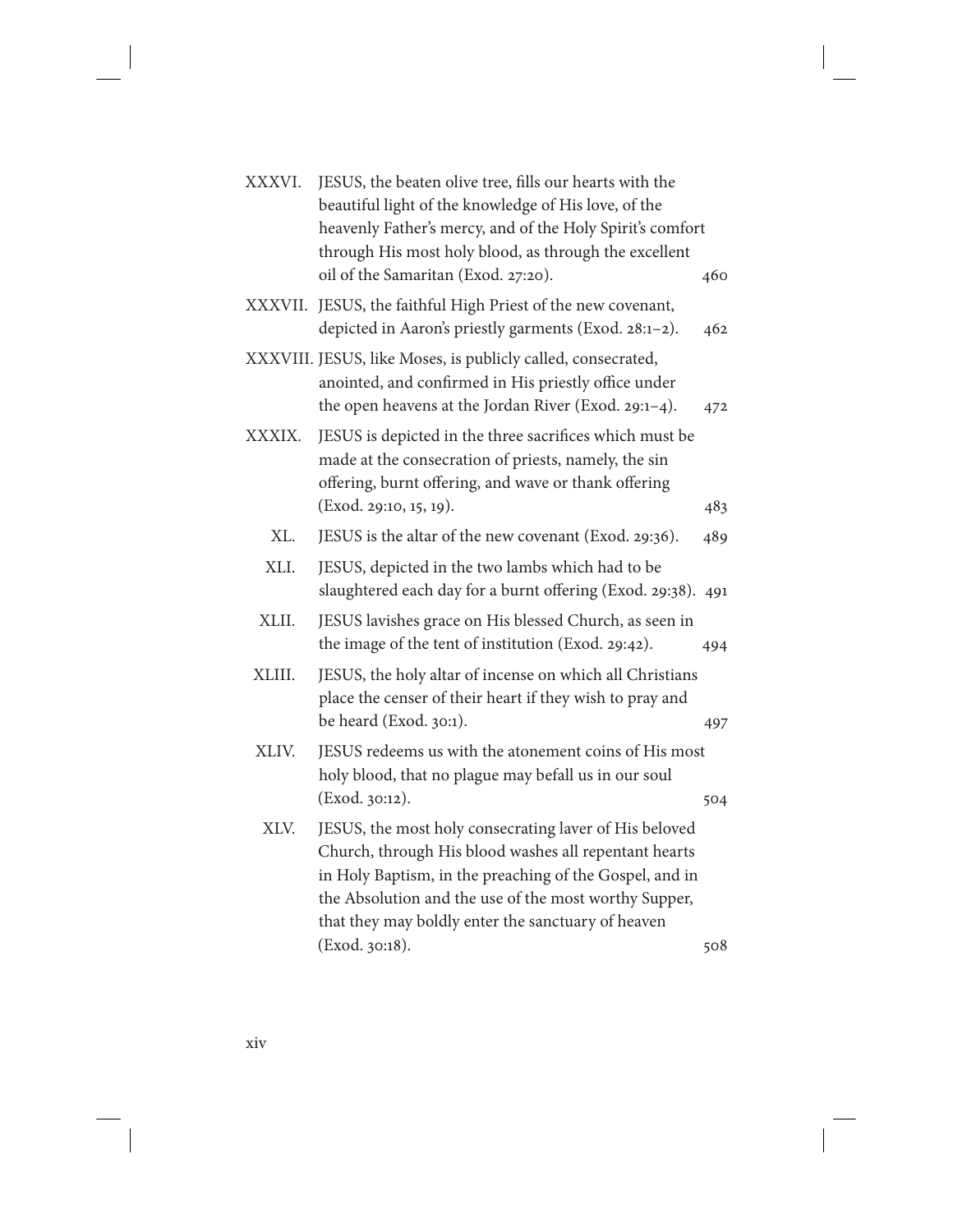| XLVI.   | JESUS sanctifies His Christians with the most holy<br>anointing oil of His blood and the gift of the Holy Spirit<br>(Exod. 30:23).                                                                                                                                           | 515 |
|---------|------------------------------------------------------------------------------------------------------------------------------------------------------------------------------------------------------------------------------------------------------------------------------|-----|
| XLVII.  | JESUS, preached in the Gospel and called on by name<br>in our prayer, is a precious incense before God<br>(Exod. 30:35).                                                                                                                                                     | 519 |
| XLVIII. | JESUS honors His family and raises up from the tribe<br>of Judah a skillful craftsman, Bezalel (Exod. 31:2).                                                                                                                                                                 | 522 |
| XLIX.   | JESUS cares more about the spiritual tabernacle of men's<br>hearts than the physical edifices of the Church<br>(Exod. 31:13).                                                                                                                                                | 527 |
| L.      | JESUS must soften our heart of stone with His goat-<br>blood, and engrave the Ten Commandments into it with<br>the Finger of the Holy Spirit, in order that we may delight<br>to live according to it (Exod. 31:18).                                                         | 529 |
| LI.     | JESUS, the Lamb of God, is mocked by the devil through<br>the raving Israelites with a molten calf, and is angered,<br>yet is reconciled again by Moses' intercession, so that He<br>repents of the evil which He threatened to do to His<br>people (Exod. 32:4, 8, 10, 14). | 530 |
| LII.    | JESUS must renew the tablets of our heart with His<br>blood, and engrave them with obedience to the holy Ten<br>Commandments by the Finger of His Spirit, the first<br>tablets being broken by Adam's fall (Exod. 32:15, 19).                                                | 537 |
| LIII.   | JESUS is a jealous LORD and God; He cannot suffer His<br>bride to court anyone else, and so has about three thou-<br>sand idolaters put to death (Exod. 32:28).                                                                                                              | 539 |
| LIV.    | JESUS is mankind's great admirer; He takes our punish-<br>ment that we may be spared, and reconciles us to God<br>with far more splendor than Moses (Exod. 32:30-32).                                                                                                        | 541 |
| LV.     | JESUS is a just LORD, and yet merciful, forbearing, and<br>ready to be reconciled (Exod. 32:33-34).                                                                                                                                                                          | 543 |

xv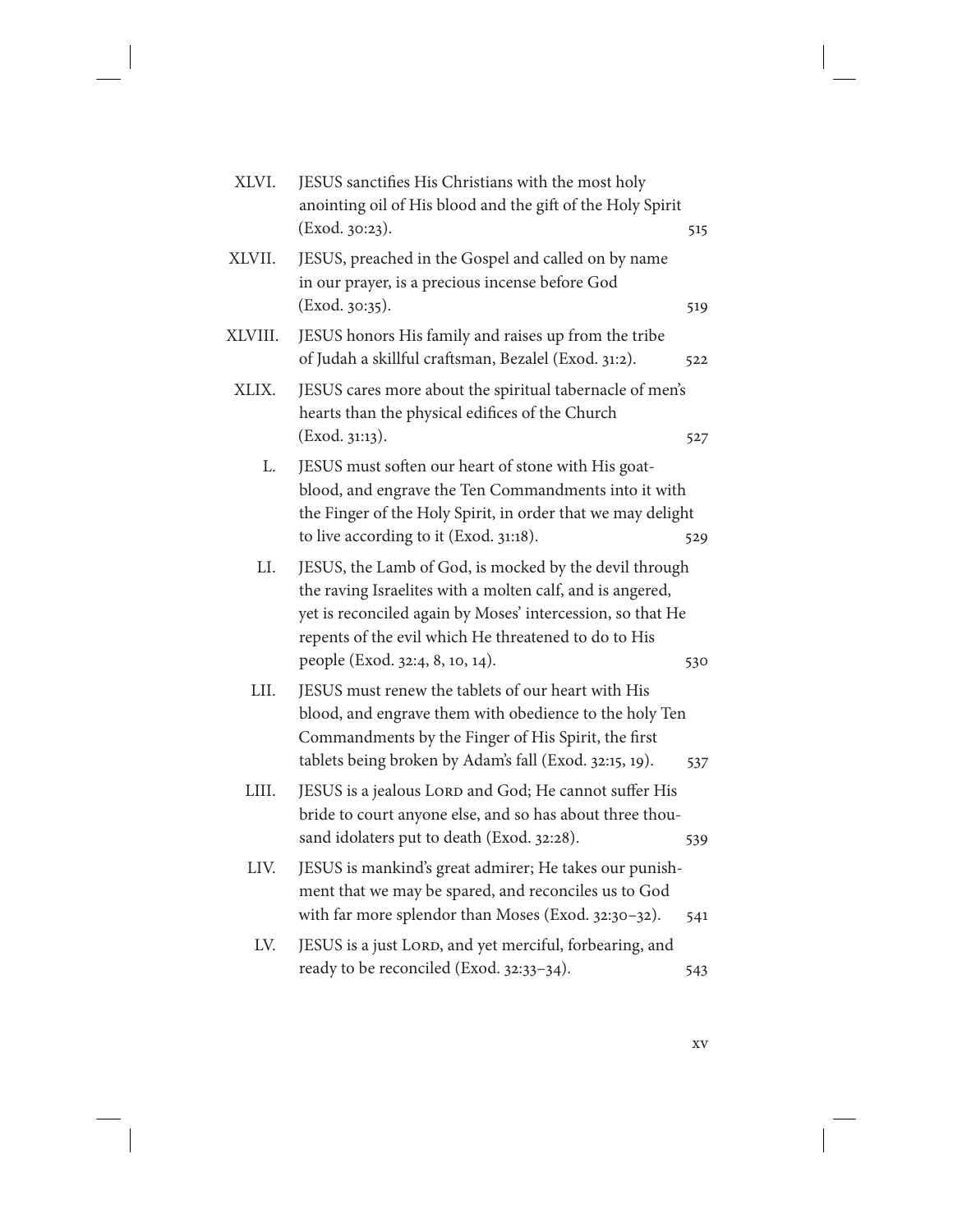| LVI.   | JESUS is the angel who goes before the Israelites                                                                                                                                                                                        |     |
|--------|------------------------------------------------------------------------------------------------------------------------------------------------------------------------------------------------------------------------------------------|-----|
|        | (Exod. 32:34-33:2).                                                                                                                                                                                                                      | 544 |
| LVII.  | JESUS will be friends only with repentant hearts; with<br>the stiff-necked, He will renounce all friendship, and<br>withdraw from them (Exod. 33:3).                                                                                     | 545 |
| LVIII. | JESUS wishes to speak to us, and us to Him, as one good<br>friend to another (Exod. 33:11).                                                                                                                                              | 548 |
| LIX.   | JESUS, our Joshua, ministers continually in the heavenly<br>tabernacle, making intercession for us (Exod. 33:11).                                                                                                                        | 550 |
| LX.    | JESUS cannot deny what Moses asks: He will visibly<br>manifest His presence, go before, be his guide and protector;<br>He Lets him and us find favor in His sight, and knows us<br>all by name (Exod. 33:12-17).                         | 551 |
| LXI.   | JESUS will in this life let us see His glory from His word<br>and comforting works, that we may clearly discern His<br>heart and will, and persevere until in heaven we see Him<br>in an unveiled manner, face to face (Exod. 33:19-23). | 553 |
| LXII.  | JESUS descends in a cloud upon Mount Sinai, and appears<br>before Moses, and reveals to him and to us the true know-<br>ledge of God's essence and will (Exod. 34:5).                                                                    | 557 |
| LXIII. | JESUS, the Lamb of God, by His own blood redeems<br>the uncouth, sluggish, and stubborn donkey-nature of<br>mankind (Exod. 34:20).                                                                                                       | 561 |
| LXIV.  | JESUS calls Himself, with His heavenly Father and the<br>Holy Spirit, "the ruler, LORD, and God of Israel"<br>(Exod. 34:23).                                                                                                             | 563 |
| LXV.   | JESUS absolves us with His ten comforting benefits that<br>are recounted in the Second Article of the Creed, when<br>the ten sayings of the Law have accused us (Exod. 34:27).                                                           | 565 |
| LXVI.  | JESUS has far greater glory in the New Testament with<br>His Gospel than Moses does with the Law (Exod. 34:29).                                                                                                                          | 566 |